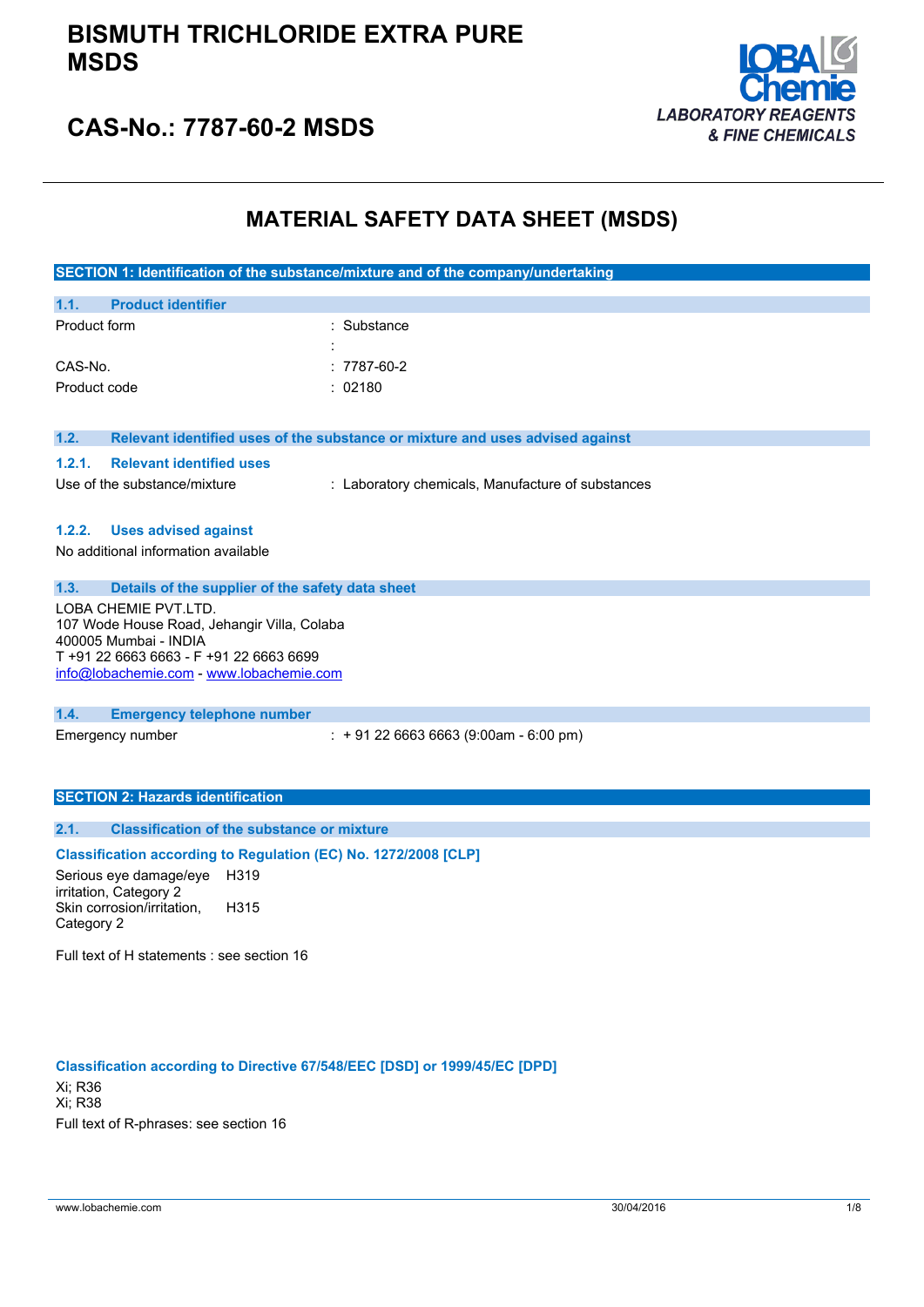Safety Data Sheet

## **Adverse physicochemical, human health and environmental effects**

No additional information available

| 2.2. | <b>Label elements</b>                                      |                                                                                                                                                        |
|------|------------------------------------------------------------|--------------------------------------------------------------------------------------------------------------------------------------------------------|
|      | Labelling according to Regulation (EC) No. 1272/2008 [CLP] |                                                                                                                                                        |
|      | Hazard pictograms (CLP)                                    | GHS07                                                                                                                                                  |
|      | Signal word (CLP)                                          | : Warning                                                                                                                                              |
|      | Hazard statements (CLP)                                    | $\therefore$ H315 - Causes skin irritation.<br>H319 - Causes serious eve irritation.                                                                   |
|      | Precautionary statements (CLP)                             | : P305+P351+P338 - IF IN EYES: Rinse cautiously with water for several minutes.<br>Remove contact lenses, if present and easy to do. Continue rinsing. |

### **2.3. Other hazards**

## No additional information available

| <b>SECTION 3: Composition/information on ingredients</b> |                   |                                |  |  |
|----------------------------------------------------------|-------------------|--------------------------------|--|--|
| 3.1.                                                     | <b>Substances</b> |                                |  |  |
| Name                                                     |                   | BISMUTH TRICHLORIDE Extra Pure |  |  |
| CAS-No.                                                  |                   | : 7787-60-2                    |  |  |
|                                                          |                   |                                |  |  |

Full text of R- and H-statements: see section 16

| 3.2. | <b>Mixtures</b> |  |  |  |  |  |  |  |
|------|-----------------|--|--|--|--|--|--|--|
|      | Not applicable  |  |  |  |  |  |  |  |
|      |                 |  |  |  |  |  |  |  |

| <b>SECTION 4: First aid measures</b>                                |                                                                                                                                                         |
|---------------------------------------------------------------------|---------------------------------------------------------------------------------------------------------------------------------------------------------|
|                                                                     |                                                                                                                                                         |
| 4.1.<br><b>Description of first aid measures</b>                    |                                                                                                                                                         |
| First-aid measures after inhalation                                 | : Assure fresh air breathing. If breathing is difficult, remove victim to fresh air and keep<br>at rest in a position comfortable for breathing.        |
| First-aid measures after skin contact                               | : Wash with plenty of water Wash contaminated clothing before reuse. Get<br>medical advice/attention.                                                   |
| First-aid measures after eye contact                                | : Rinse cautiously with water for several minutes. Remove contact lenses, if present<br>and easy to do. Continue rinsing. Get medical advice/attention. |
| First-aid measures after ingestion                                  | : Rinse mouth. Do not induce vomiting.                                                                                                                  |
| 4.2.<br>Most important symptoms and effects, both acute and delayed |                                                                                                                                                         |
| Symptoms/effects after skin contact                                 | : Causes skin irritation.                                                                                                                               |
| Symptoms/effects after eye contact                                  | : Causes serious eye irritation.                                                                                                                        |

## **4.3. Indication of any immediate medical attention and special treatment needed**

No additional information available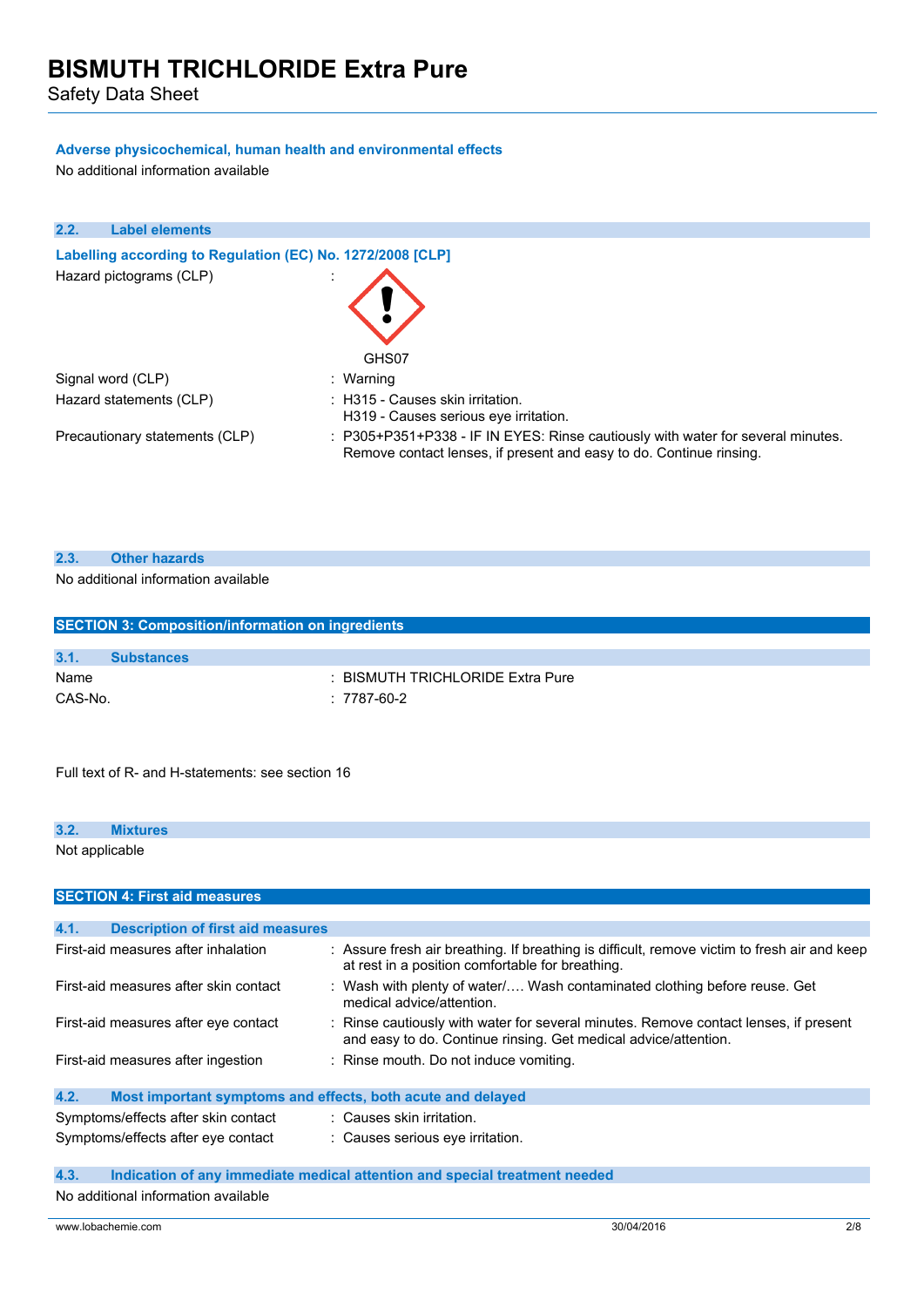Safety Data Sheet

| <b>SECTION 5: Firefighting measures</b>                                                    |                                                                                   |
|--------------------------------------------------------------------------------------------|-----------------------------------------------------------------------------------|
| 5.1.<br><b>Extinguishing media</b>                                                         |                                                                                   |
| Suitable extinguishing media                                                               | : Carbon dioxide. Dry powder. Foam. Water spray.                                  |
| Unsuitable extinguishing media                                                             | : Do not use a heavy water stream.                                                |
|                                                                                            |                                                                                   |
| 5.2.<br>Special hazards arising from the substance or mixture                              |                                                                                   |
| No additional information available                                                        |                                                                                   |
| <b>Advice for firefighters</b><br>5.3.                                                     |                                                                                   |
| Protection during firefighting                                                             | Do not enter fire area without proper protective equipment, including respiratory |
|                                                                                            | protection.                                                                       |
| <b>SECTION 6: Accidental release measures</b>                                              |                                                                                   |
|                                                                                            |                                                                                   |
| 6.1.                                                                                       | Personal precautions, protective equipment and emergency procedures               |
| 6.1.1.<br>For non-emergency personnel                                                      |                                                                                   |
| <b>Emergency procedures</b>                                                                | : Evacuate unnecessary personnel.                                                 |
| 6.1.2.<br>For emergency responders                                                         |                                                                                   |
| Protective equipment                                                                       | : Use personal protective equipment as required.                                  |
|                                                                                            |                                                                                   |
| 6.2.<br><b>Environmental precautions</b>                                                   |                                                                                   |
| Avoid release to the environment.                                                          |                                                                                   |
| 6.3.<br>Methods and material for containment and cleaning up                               |                                                                                   |
| Methods for cleaning up                                                                    | : Soak up spills with inert solids, such as clay or diatomaceous earth as soon as |
|                                                                                            | possible. On land, sweep or shovel into suitable containers.                      |
|                                                                                            |                                                                                   |
| 6.4.<br><b>Reference to other sections</b>                                                 |                                                                                   |
| No additional information available                                                        |                                                                                   |
| <b>SECTION 7: Handling and storage</b>                                                     |                                                                                   |
| 7.1.<br><b>Precautions for safe handling</b>                                               |                                                                                   |
| Precautions for safe handling                                                              | : Avoid contact with skin and eyes. Do not breathe vapours.                       |
| Hygiene measures                                                                           | : Wash hands and other exposed areas with mild soap and water before eating,      |
|                                                                                            | drinking or smoking and when leaving work.                                        |
|                                                                                            |                                                                                   |
| Conditions for safe storage, including any incompatibilities<br>7.2.<br>Storage conditions | : Store in a well-ventilated place. Keep container tightly closed.                |
|                                                                                            |                                                                                   |
| <b>Specific end use(s)</b><br>7.3.                                                         |                                                                                   |
| No additional information available                                                        |                                                                                   |
| <b>SECTION 8: Exposure controls/personal protection</b>                                    |                                                                                   |
|                                                                                            |                                                                                   |
| 8.1.<br><b>Control parameters</b>                                                          |                                                                                   |
| No additional information available                                                        |                                                                                   |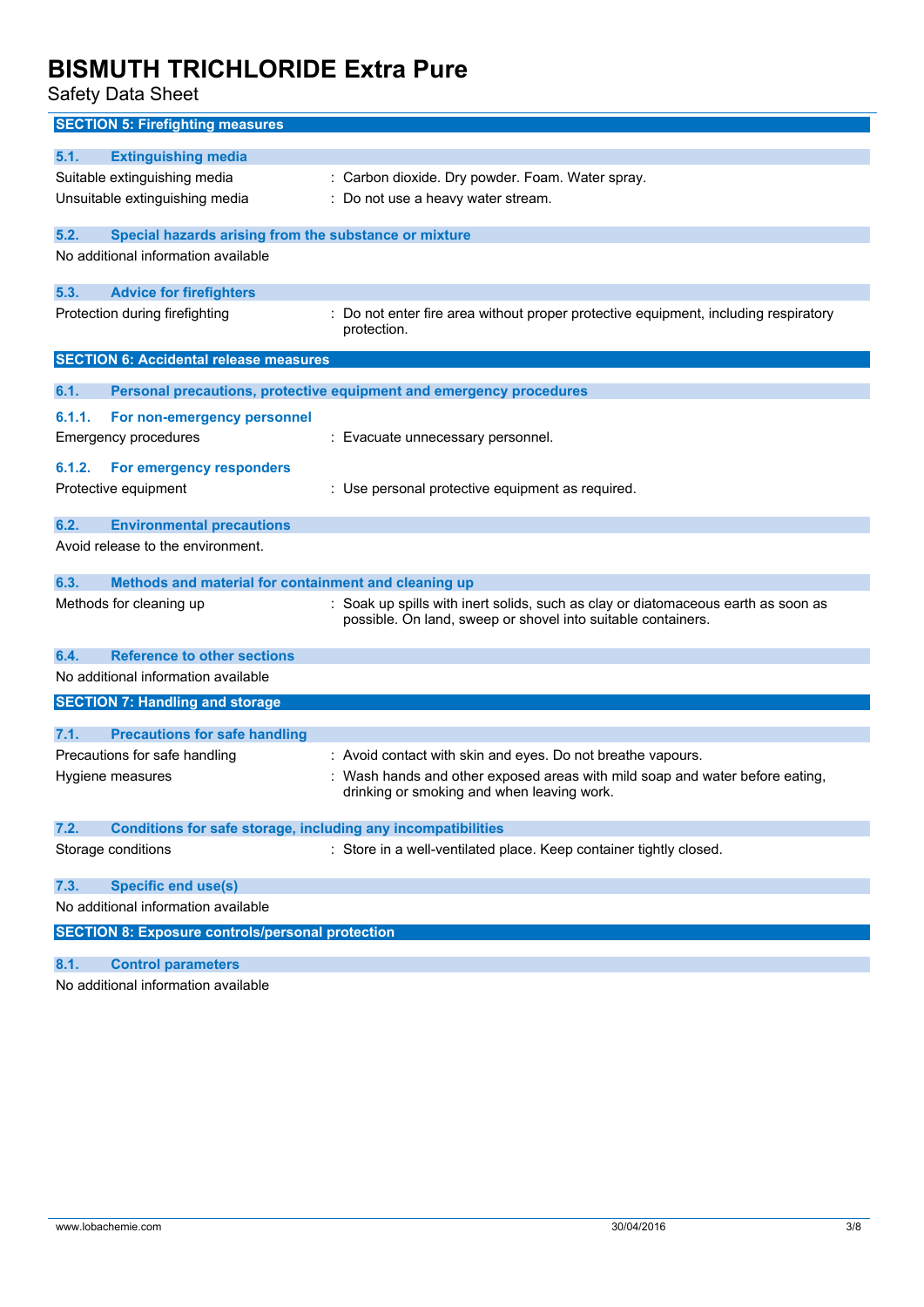Safety Data Sheet

| <b>Exposure controls</b><br>8.2.                              |                                                                    |  |  |  |
|---------------------------------------------------------------|--------------------------------------------------------------------|--|--|--|
| Hand protection                                               | : Protective gloves                                                |  |  |  |
| Eye protection                                                | : Chemical goggles or safety glasses                               |  |  |  |
| Skin and body protection                                      | : Wear suitable protective clothing                                |  |  |  |
| Respiratory protection                                        | : [In case of inadequate ventilation] wear respiratory protection. |  |  |  |
| <b>SECTION 9: Physical and chemical properties</b>            |                                                                    |  |  |  |
| 9.1.<br>Information on basic physical and chemical properties |                                                                    |  |  |  |
| Physical state                                                | : Solid                                                            |  |  |  |
| Molecular mass                                                | : 315.34 g/mol                                                     |  |  |  |
| Colour                                                        | : White crystalline.                                               |  |  |  |
| Odour                                                         | : hydrochloric acid odor.                                          |  |  |  |
| Odour threshold                                               | : No data available                                                |  |  |  |
| pH                                                            | : No data available                                                |  |  |  |
| Relative evaporation rate (butylacetate=1)                    | : No data available                                                |  |  |  |
| Melting point                                                 | $: 230 - 232 °C$                                                   |  |  |  |
| Freezing point                                                | : No data available                                                |  |  |  |
| Boiling point                                                 | : 447 $^{\circ}$ C                                                 |  |  |  |
| Flash point                                                   | : No data available                                                |  |  |  |
| Auto-ignition temperature                                     | : No data available                                                |  |  |  |
| Decomposition temperature                                     | : No data available                                                |  |  |  |
| Flammability (solid, gas)                                     | : No data available                                                |  |  |  |
| Vapour pressure                                               | : No data available                                                |  |  |  |
| Relative vapour density at 20 °C                              | : No data available                                                |  |  |  |
| Relative density                                              | : No data available                                                |  |  |  |
| Density                                                       | : $4.75$ g/cm <sup>3</sup>                                         |  |  |  |
| Solubility                                                    | : Water: Decomposes                                                |  |  |  |
| Log Pow                                                       | : No data available                                                |  |  |  |
| Viscosity, kinematic                                          | : No data available                                                |  |  |  |
| Viscosity, dynamic                                            | : No data available                                                |  |  |  |
| Explosive properties                                          | : No data available                                                |  |  |  |
| Oxidising properties                                          | : No data available                                                |  |  |  |
| <b>Explosive limits</b>                                       | : No data available                                                |  |  |  |
|                                                               |                                                                    |  |  |  |

## **9.2. Other information**

No additional information available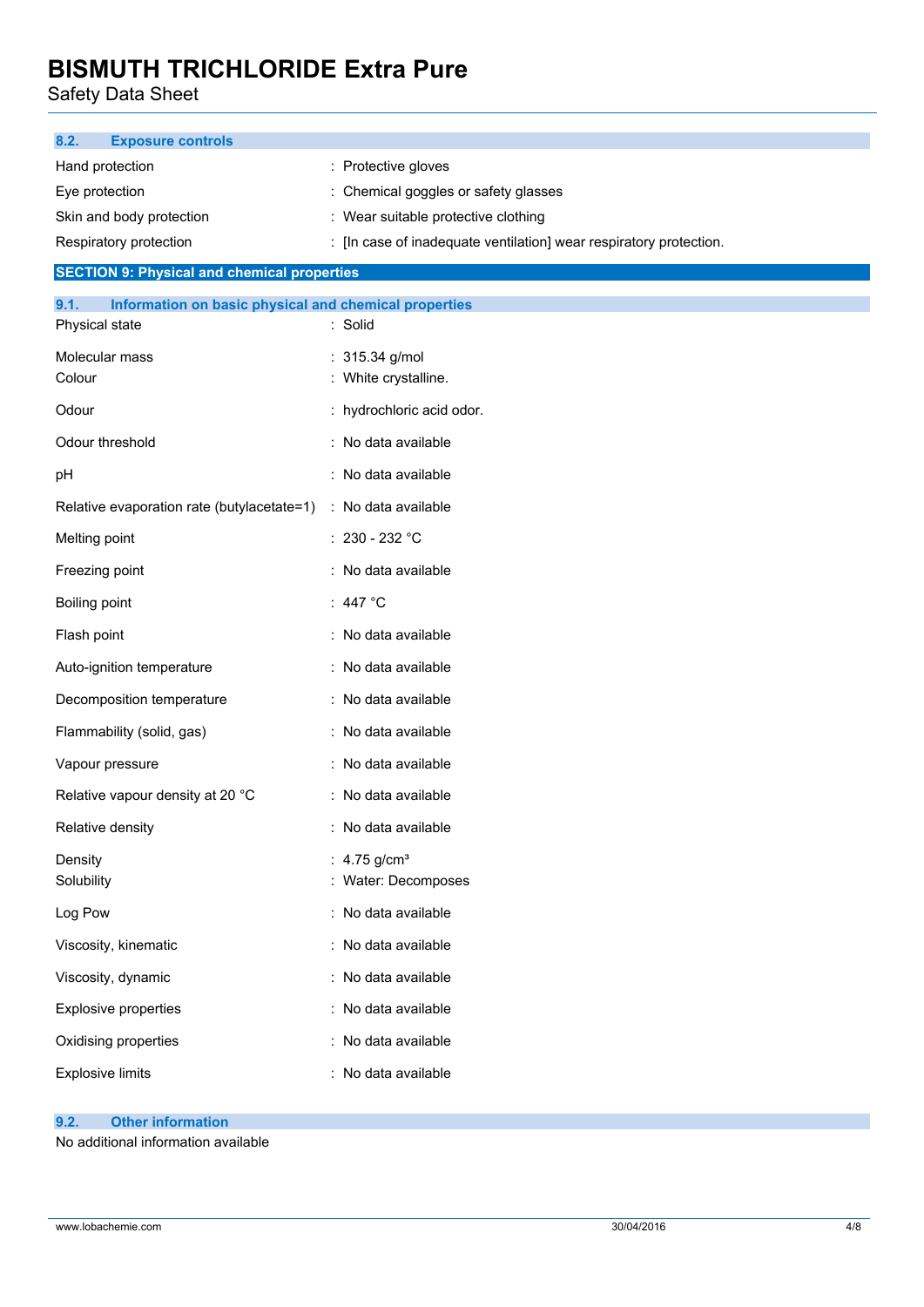Safety Data Sheet

| <b>SECTION 10: Stability and reactivity</b>              |                                |
|----------------------------------------------------------|--------------------------------|
| <b>Reactivity</b><br>10.1.                               |                                |
| No additional information available                      |                                |
|                                                          |                                |
| 10.2.<br><b>Chemical stability</b>                       |                                |
| Stable under normal conditions.                          |                                |
|                                                          |                                |
| 10.3.<br><b>Possibility of hazardous reactions</b>       |                                |
| No additional information available                      |                                |
| <b>Conditions to avoid</b><br>10.4.                      |                                |
| Air contact. Direct sunlight. Moisture. Water, humidity. |                                |
|                                                          |                                |
| 10.5.<br><b>Incompatible materials</b>                   |                                |
| No additional information available                      |                                |
|                                                          |                                |
| 10.6.<br><b>Hazardous decomposition products</b>         |                                |
| No additional information available                      |                                |
|                                                          |                                |
| <b>SECTION 11: Toxicological information</b>             |                                |
| 11.1.<br>Information on toxicological effects            |                                |
| Acute toxicity                                           | : Not classified               |
|                                                          |                                |
|                                                          |                                |
| Skin corrosion/irritation                                | Causes skin irritation.        |
| Serious eye damage/irritation                            | Causes serious eye irritation. |
| Respiratory or skin sensitisation                        | Not classified                 |
| Germ cell mutagenicity                                   | Not classified                 |
| Carcinogenicity                                          | : Not classified               |
|                                                          |                                |
|                                                          |                                |
| Reproductive toxicity                                    | Not classified                 |
| STOT-single exposure                                     | Not classified                 |
|                                                          |                                |
| STOT-repeated exposure                                   | : Not classified               |
|                                                          |                                |
|                                                          |                                |
| Aspiration hazard                                        | : Not classified               |
|                                                          |                                |

## **SECTION 12: Ecological information**

| 12.1. Toxicity                      |  |
|-------------------------------------|--|
| No additional information available |  |

## **12.2. Persistence and degradability**

No additional information available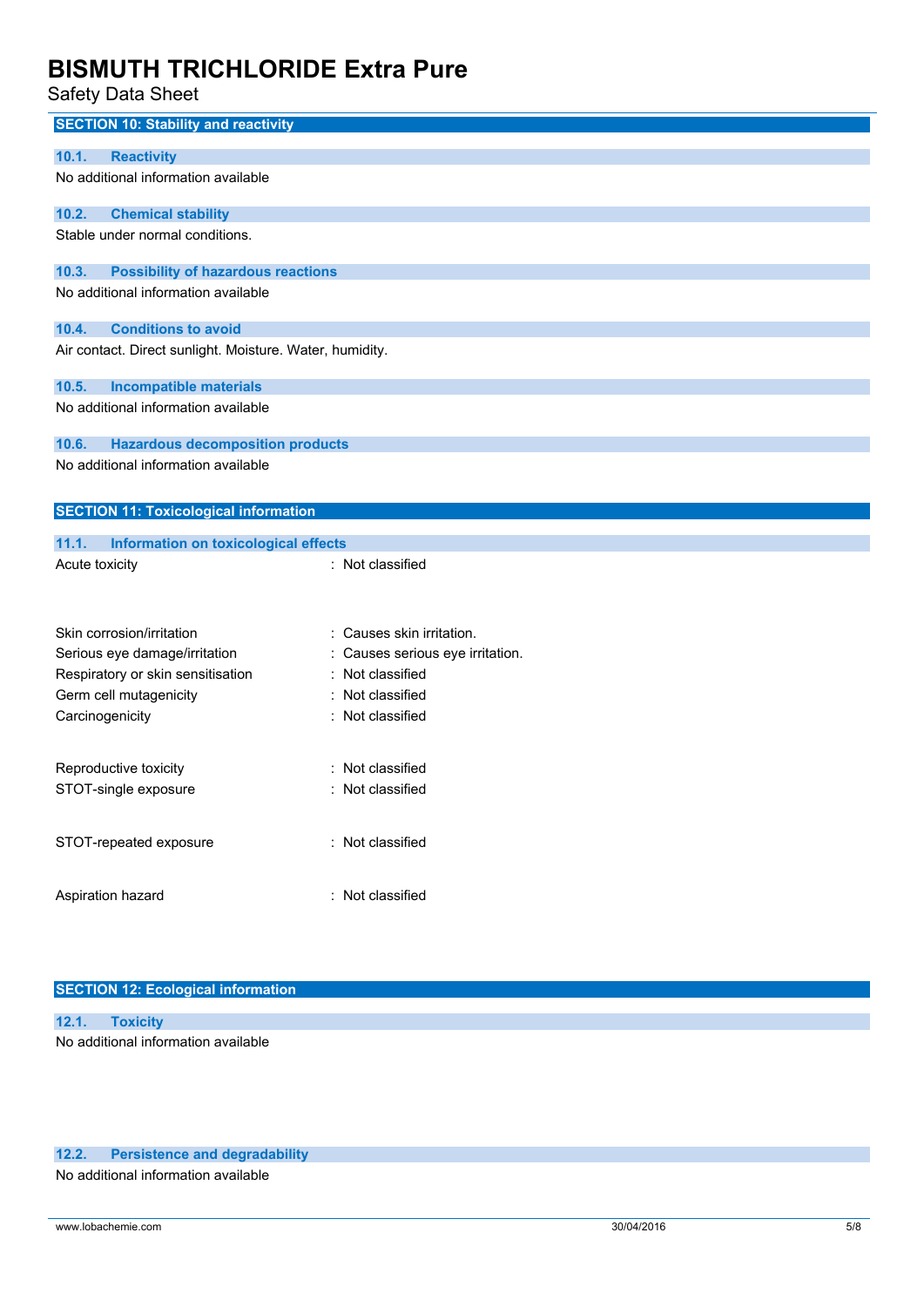Safety Data Sheet

| <b>Bioaccumulative potential</b><br>12.3.                 |                                      |
|-----------------------------------------------------------|--------------------------------------|
| No additional information available                       |                                      |
|                                                           |                                      |
| 12.4.<br><b>Mobility in soil</b>                          |                                      |
| No additional information available                       |                                      |
|                                                           |                                      |
| 12.5.<br><b>Results of PBT and vPvB assessment</b>        |                                      |
| No additional information available                       |                                      |
|                                                           |                                      |
|                                                           |                                      |
| 12.6.<br><b>Other adverse effects</b>                     |                                      |
| No additional information available                       |                                      |
| <b>SECTION 13: Disposal considerations</b>                |                                      |
|                                                           |                                      |
| 13.1.<br><b>Waste treatment methods</b>                   |                                      |
| No additional information available                       |                                      |
| <b>SECTION 14: Transport information</b>                  |                                      |
| In accordance with ADR / RID / IMDG / IATA / ADN          |                                      |
|                                                           |                                      |
|                                                           |                                      |
| 14.1.<br><b>UN number</b>                                 |                                      |
| UN-No. (ADR)                                              | : Not applicable                     |
| UN-No. (IMDG)                                             | : Not applicable                     |
| UN-No. (IATA)                                             | : Not applicable                     |
| UN-No. (ADN)                                              | : Not applicable                     |
| UN-No. (RID)                                              | : Not applicable                     |
| 14.2.                                                     |                                      |
| <b>UN proper shipping name</b>                            |                                      |
| Proper Shipping Name (ADR)<br>Proper Shipping Name (IMDG) | : Not applicable<br>: Not applicable |
| Proper Shipping Name (IATA)                               | : Not applicable                     |
| Proper Shipping Name (ADN)                                | : Not applicable                     |
| Proper Shipping Name (RID)                                | : Not applicable                     |
|                                                           |                                      |
| 14.3.<br><b>Transport hazard class(es)</b>                |                                      |
| <b>ADR</b>                                                |                                      |
| Transport hazard class(es) (ADR)                          | : Not applicable                     |
|                                                           |                                      |
| <b>IMDG</b>                                               |                                      |
| Transport hazard class(es) (IMDG)                         | : Not applicable                     |
|                                                           |                                      |
| <b>IATA</b>                                               |                                      |
| Transport hazard class(es) (IATA)                         | : Not applicable                     |
|                                                           |                                      |
| <b>ADN</b>                                                |                                      |
| Transport hazard class(es) (ADN)                          | : Not applicable                     |
|                                                           |                                      |
| <b>RID</b>                                                |                                      |
| Transport hazard class(es) (RID)                          | : Not applicable                     |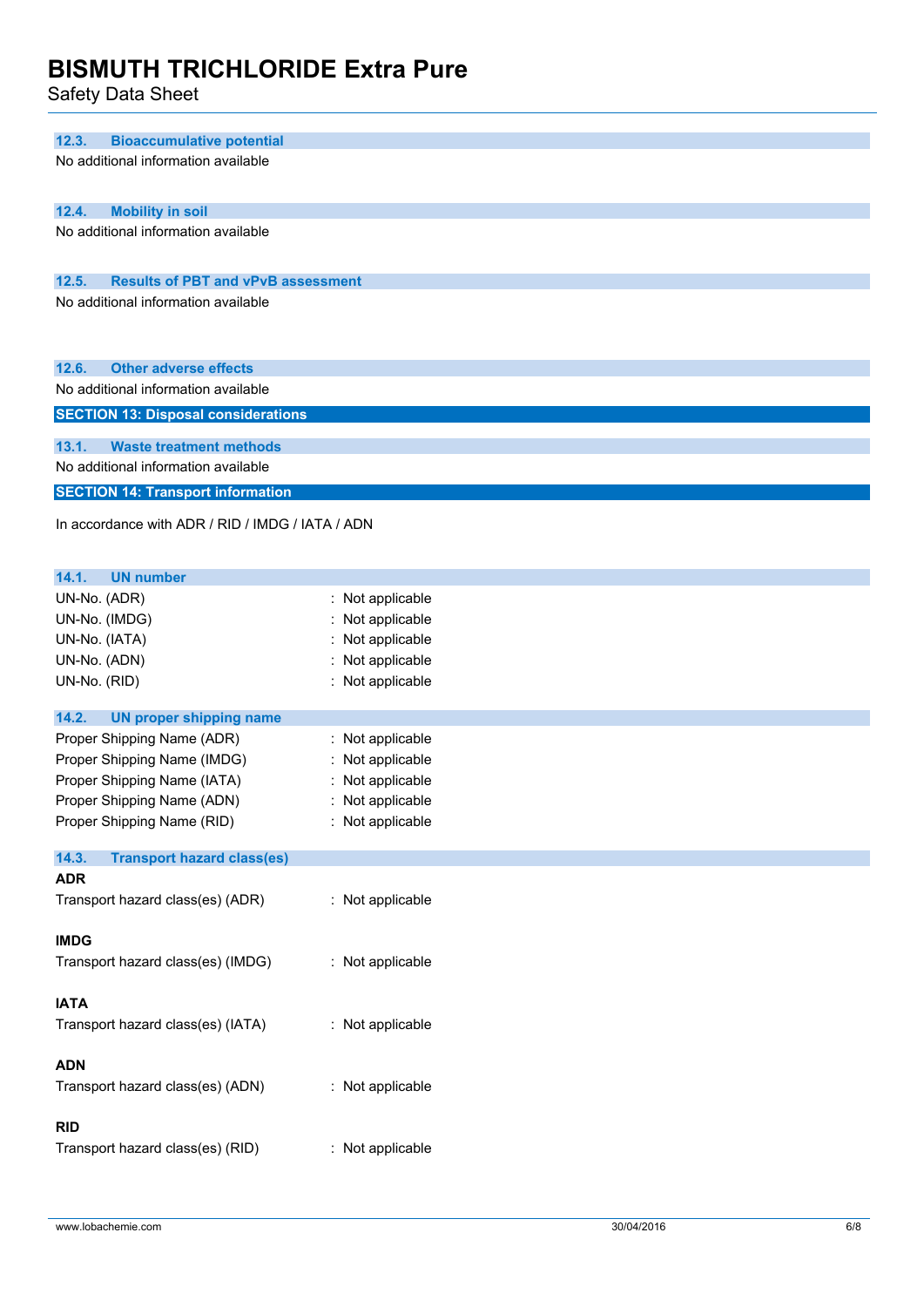## Safety Data Sheet

| 14.4.<br><b>Packing group</b>         |                                          |
|---------------------------------------|------------------------------------------|
| Packing group (ADR)                   | : Not applicable                         |
| Packing group (IMDG)                  | : Not applicable                         |
| Packing group (IATA)                  | : Not applicable                         |
| Packing group (ADN)                   | : Not applicable                         |
| Packing group (RID)                   | : Not applicable                         |
| <b>Environmental hazards</b><br>14.5. |                                          |
| Dangerous for the environment         | : No                                     |
| Marine pollutant                      | : No                                     |
| Other information                     | : No supplementary information available |
|                                       |                                          |

## **14.6. Special precautions for user**

#### **- Overland transport**

No data available

**- Transport by sea**

No data available

**- Air transport**

No data available

#### **- Inland waterway transport**

No data available

### **- Rail transport**

No data available

#### **14.7. Transport in bulk according to Annex II of MARPOL 73/78 and the IBC Code**

Not applicable

## **SECTION 15: Regulatory information**

**15.1. Safety, health and environmental regulations/legislation specific for the substance or mixture**

## **15.1.1. EU-Regulations**

No REACH Annex XVII restrictions BISMUTH TRICHLORIDE Extra Pure is not on the REACH Candidate List BISMUTH TRICHLORIDE Extra Pure is not on the REACH Annex XIV List

## **15.1.2. National regulations**

#### **Germany**

12th Ordinance Implementing the Federal : Is not subject of the 12. BlmSchV (Hazardous Incident Ordinance) Immission Control Act - 12.BImSchV

## **Netherlands**

| SZW-lijst van kankerverwekkende stoffen | : The substance is not listed |
|-----------------------------------------|-------------------------------|
| SZW-lijst van mutagene stoffen          | : The substance is not listed |